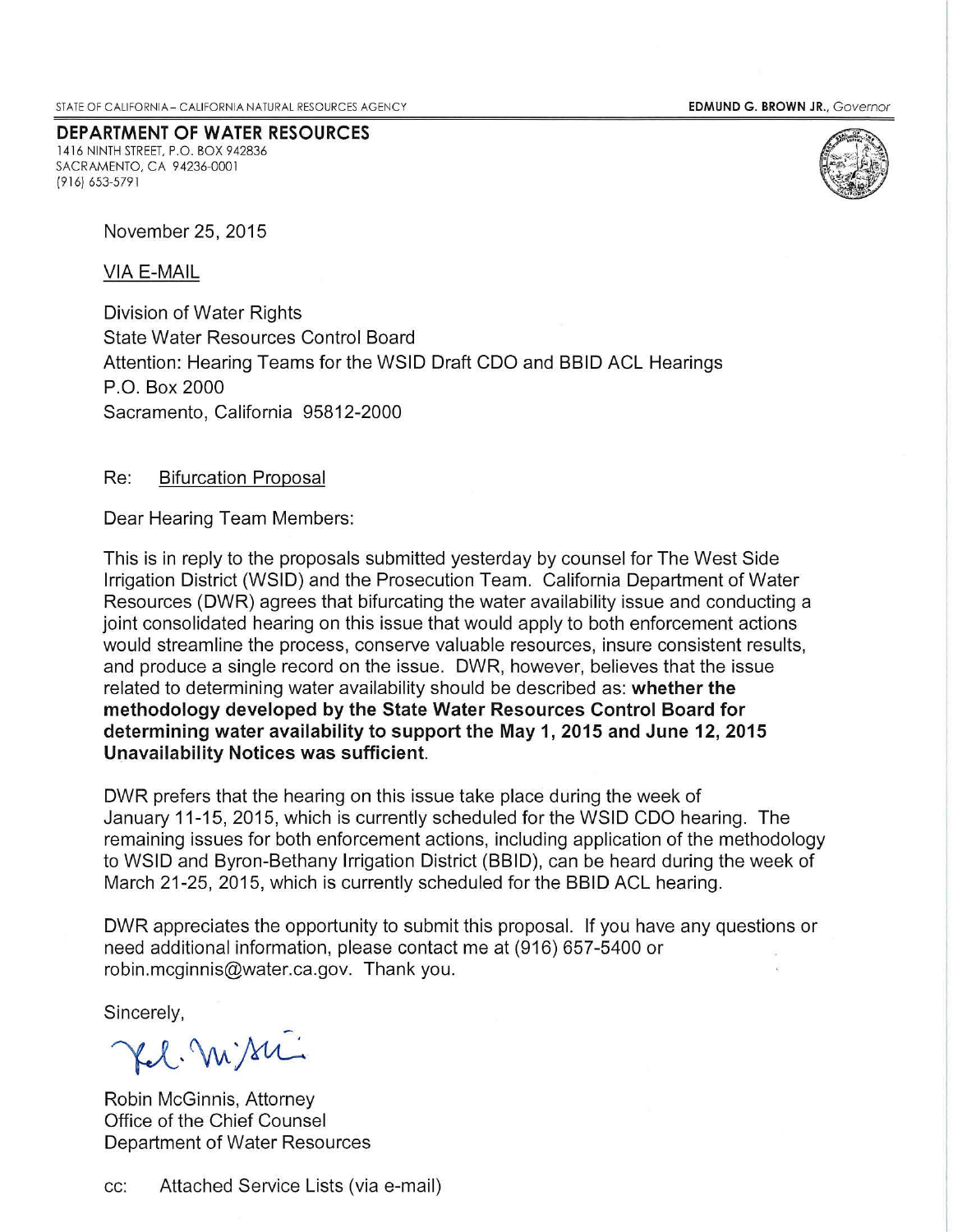| <b>SERVICE LIST OF PARTICIPANTS</b><br><b>BYRON-BETHANY IRRIGATION DISTRICT</b><br><b>ADMINISTRATIVE CIVIL LIABILITY HEARING</b>                                                                                                                                 |                                                                                                                                                                                                                                                                                                                                             |
|------------------------------------------------------------------------------------------------------------------------------------------------------------------------------------------------------------------------------------------------------------------|---------------------------------------------------------------------------------------------------------------------------------------------------------------------------------------------------------------------------------------------------------------------------------------------------------------------------------------------|
| <b>PARTIES</b>                                                                                                                                                                                                                                                   |                                                                                                                                                                                                                                                                                                                                             |
| <b>Division of Water Rights</b><br><b>Prosecution Team</b><br>Andrew Tauriainen, Attorney III<br>SWRCB Office of Enforcement<br>1001 I Street, 16th Floor<br>Sacramento, CA 95814<br>andrew.tauriainen@waterboards.ca.gov                                        | <b>Byron Bethany Irrigation District</b><br>Daniel Kelly<br>Somach Simmons & Dunn 500<br>Capitol Mall, Suite 1000,<br>Sacramento, CA 95814<br>dkelly@somachlaw.com                                                                                                                                                                          |
| <b>Patterson Irrigation District</b><br><b>Banta-Carbona Irrigation District</b><br>The West Side Irrigation District<br>Jeanne M. Zolezzi<br>Herum\Crabtree\Suntag<br>5757 Pacific Ave., Suite 222<br>Stockton, CA 95207<br>jzolezzi@herumcrabtree.com          | <b>City and County of San Francisco</b><br>Jonathan Knapp<br>Office of the City Attorney 1390<br>Market Street, Suite 418 San<br>Francisco, CA 94102<br>jonathan.knapp@sfgov.org<br>Robert E. Donlan<br>Ellison, Schneider & Harris L.L.P.<br>2600 Capitol Avenue, Suite 400<br>Sacramento, CA 95816<br>(916) 447-2166<br>red@eslawfirm.com |
| <b>Central Delta Water Agency</b><br>Jennifer Spaletta<br>Spaletta Law PC<br>PO Box 2660<br>Lodi, CA 95241<br>jennifer@spalettalaw.com<br>Dante Nomellini and Dante Nomellini, Jr.<br>Nomellini, Grilli & McDaniel<br>ngmplcs@pacbell.net<br>dantejr@pacbell.net | <b>California Department of Water Resources</b><br>Robin McGinnis, Attorney<br>PO Box 942836<br>Sacramento, CA 94236-0001<br>robin.mcginnis@water.ca.gov                                                                                                                                                                                    |
| <b>Richard Morat</b><br>2821 Berkshire Way<br>Sacramento, CA 95864<br>rimorat@gmail.com                                                                                                                                                                          | <b>San Joaquin Tributaries Authority</b><br>Valerie Kincaid O'Laughlin<br>& Paris LLP 2617 K Street,<br>Suite 100<br>Sacramento, CA 95814<br>vkincaid@olaughlinparis.com<br>lwood@olaughlinparis.com                                                                                                                                        |